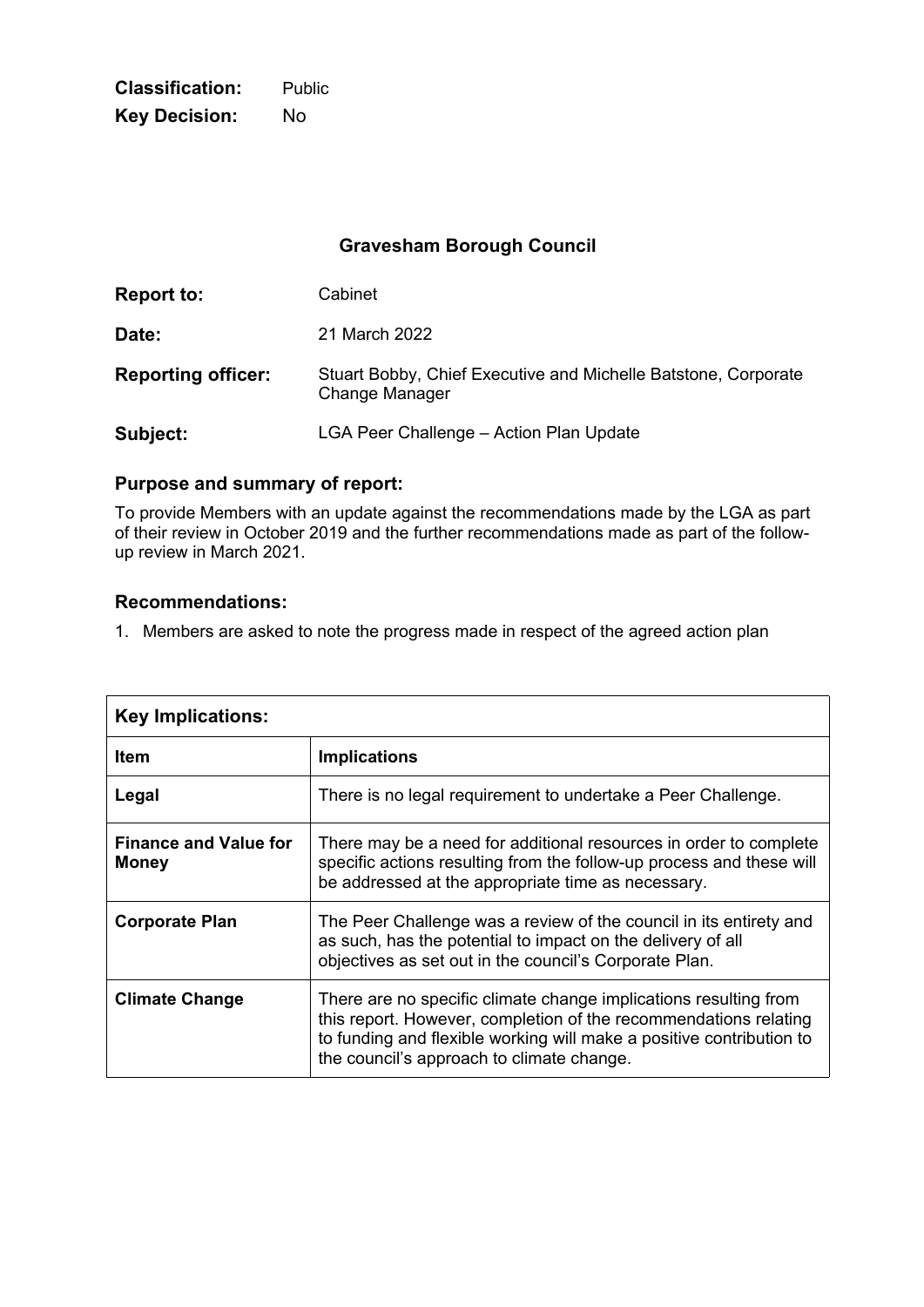### **1. Introduction**

- 1.1 Members will recall that in October 2019, the council welcomed a Peer Challenge Team from the LGA onsite in order for them to undertake a Corporate Peer Challenge of the council. This was then followed-up with a further 'virtual review' undertaken by the LGA in March 2021.
- 1.2 As a result of the follow-up review, the Peer Challenge Team prepared a short report setting out their findings; the team reviewed progress against the actions resulting from the original review in October 2019 and also recommended a number of follow-up actions.
- 1.3 The Peer Challenge report and an action plan was reported to Cabinet in September 2021. At this meeting it was agreed that a report be brought back to Cabinet in March 2022 to provide an update to Members on progress against the revised action plan.

# **2. LGA Peer Challenge Action Plan Update**

- 2.1 Appendix one to the report provides Members with a copy of the action plan that was previously agreed, along with updates against each of the actions identified (22 in total – one action was signed off by the Peer Challenge Team in their follow up review).
- 2.2 The action plan sets out 10 recommendations, with 21 individual action points. Of the actions set out:
	- 2.2.1 Fifteen recommendations have been fully completed (71% of all actions). This includes (but is not limited to) ensuring a programme of away days for senior managers and Cabinet Members is in place, recruitment of a Funding Officer to ensure the council has a dedicated resource to identify potential grant/funding opportunities, developing relationships with the Kent Housing & Developers Group with a meeting of the group held at Gravesham and reviewing the council's overall approach to risk management in conjunction with Zurich Municipal.
	- 2.2.2 The remaining six action points (29%) are all due be completed by the end of the 2022 calendar year. However, all outstanding actions are underway and five of these are due to be completed in the next two months.
- 2.3 Officers are continuing to work towards completion of the actions. Moving forwards, the actions that are outstanding will be included within the operational business plans for the relevant departments and will form part of the department's regular performance monitoring processes. Officers will ensure that Members are kept abreast of these activities through the regular briefings with the Leader of the Executive and Cabinet Portfolio Holders.

# **3. Appendices**

- 3.1 The following documents are to be published with the report:
	- 3.1.1 Appendix One LGA Peer Challenge Action Plan Update March 2022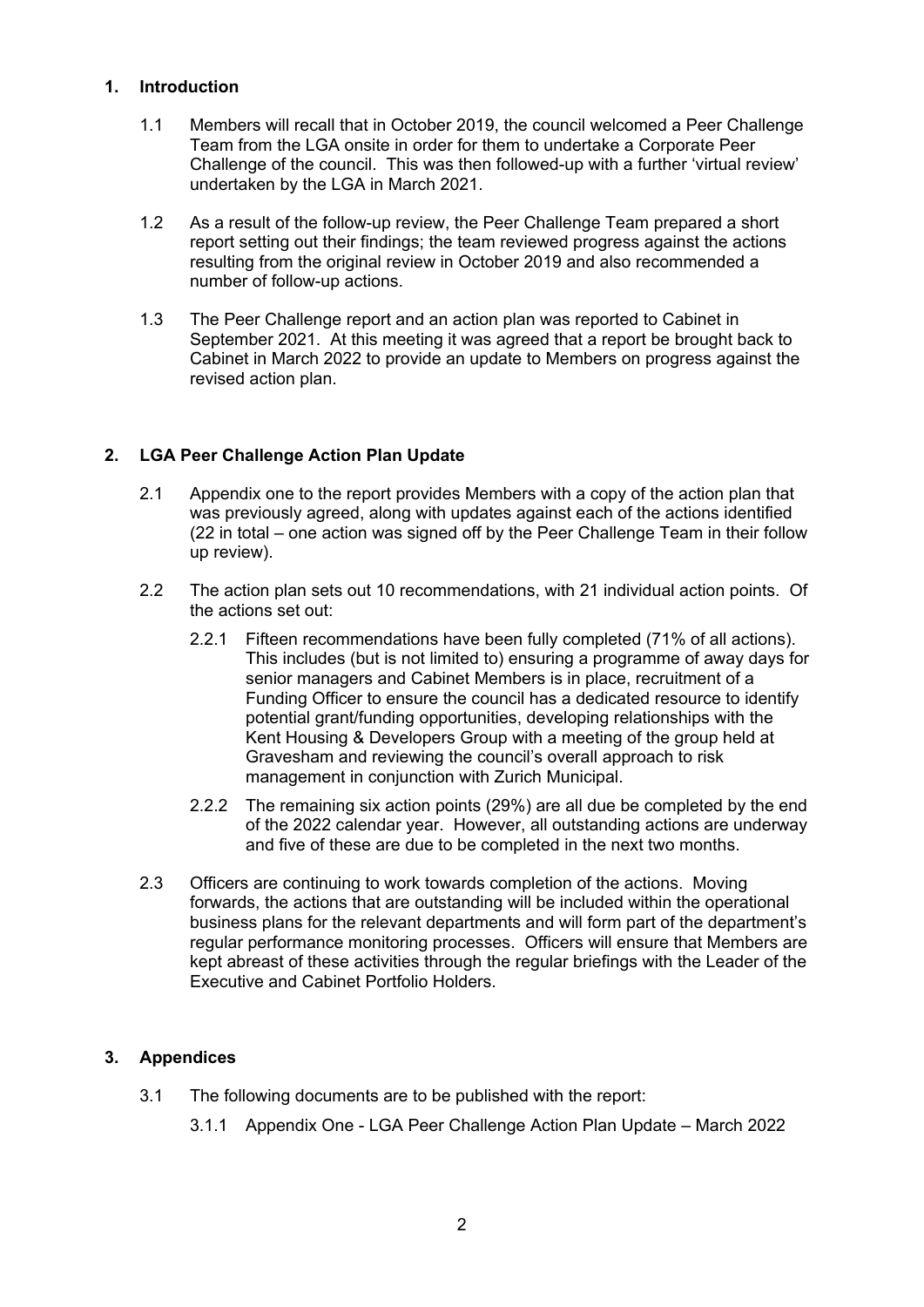#### **4. Background Documents**

- 4.1 The following background documents were used:
	- 4.1.1 Cabinet 03 February 2020 LGA Peer Challenge Report and Action Plan
	- 4.1.2 Cabinet 22 February 2021 LGA Peer Challenge Action Plan Update and Follow-up Review
	- 4.1.3 Cabinet 07 September 2021 LGA Peer Challenge Follow-up report and updated action plan

**Lead Officer:** Michelle Batstone, Corporate Change Manager **Email:** [michelle.batstone@gravesham.gov.uk](mailto:michelle.batstone@gravesham.gov.uk)